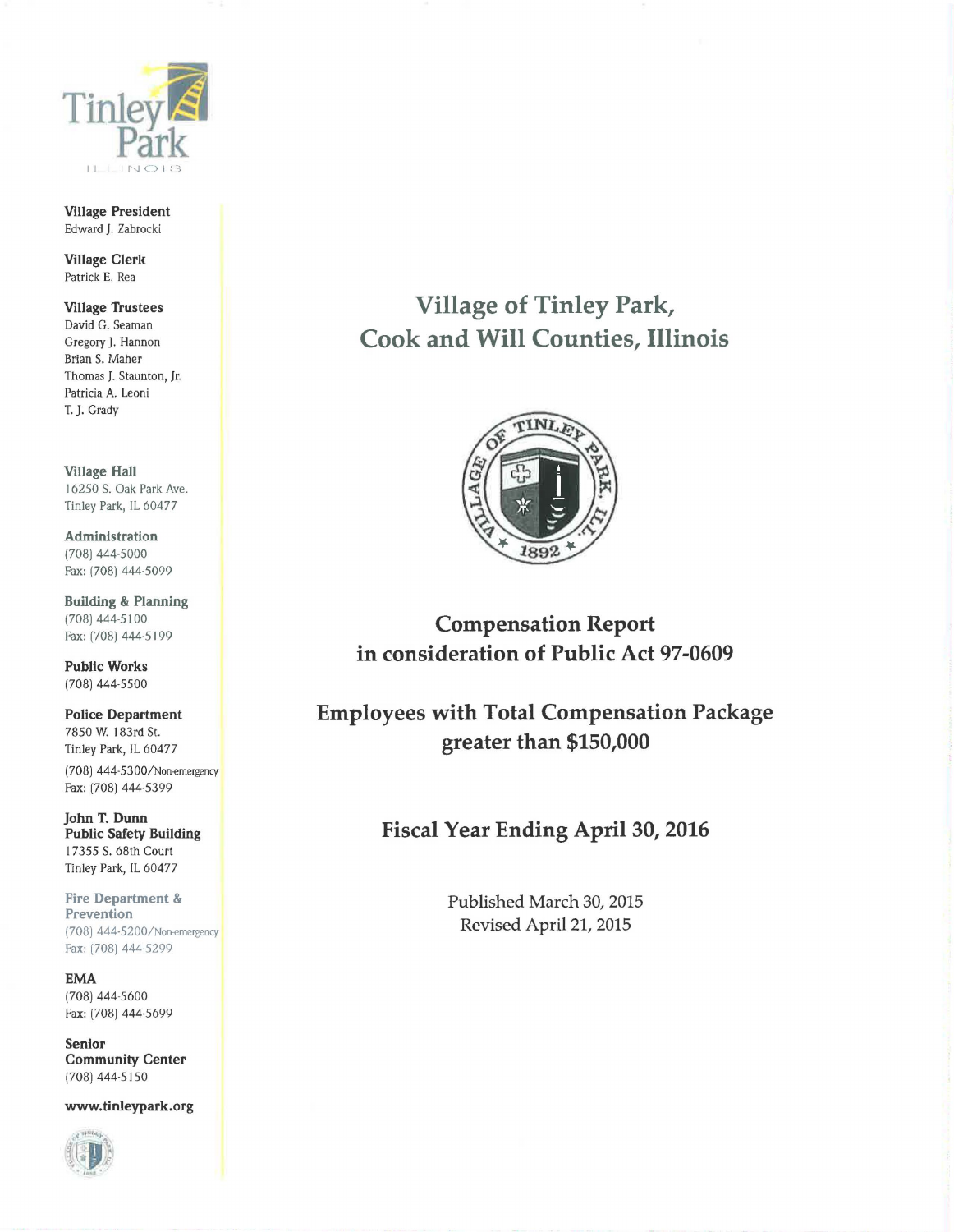

Village President Edward J. Zabrocki

Village Clerk Patrick E. Rea

## Village Trustees

David G. Seaman Gregory J. Hannon Brian S. Maher Thomas J. Staunton, Jr. Patricia A. Leoni T. J. Grady

Village Hall 16250 S. Oak Park Ave. Tinley Park, IL 60477

Administration (708) 444-5000 Fax: (708) 444-5099

Building & Planning (708) 444-5100 Fax: (708) 444-5199

Public Works (708) 444-5500

Police Department 7850 W. 183rd St. Tinley Park, IL 60477 (708) 444-5300/Non-emergency Fax: (708) 444-5399

John T. Dunn Public Safety Building 17355 S. 68th Court Tinley Park, IL 60477

Fire Department & Prevention (708) 444-5200/Non-emergency Fax: (708) 444-5299

EMA (708) 444-5600 Fax: (708) 444-5699

Senior Community Center (708) 444-5150

www.tinleypark.org



## EMPLOYEE COMPENSATION

In August 2011 Public Act 97-0609 became law. This Act amended the Illinois Open Meetings Act and the Illinois Pension Code and requires additional disclosures to be provided by Illinois public bodies.

The Act requires that all Illinois Municipal Retirement Fund (IMRF) employers must post information for each employee having a total compensation package that exceeds \$75,000 per year within 6 days of approval of a budget.

The Act also provides that any IMRF employer that approves an employee's total compensation package equal to or in excess of \$150,000 per year must post the total compensation package at least 6 days before the approval of said compensation package or a budget.

For purposes of the Act, "Total Compensation Package" means payment by the employer to the employee for salary, health insurance, a housing allowance, a vehicle allowance, a clothing allowance, bonuses, loans, vacation days granted, and sick days granted. This definition of "Total Compensation Package" includes only items that are paid directly to the employee, and not expenses incurred by the employer for the benefit of the employee. Accordingly, expenses such as health insurance premiums, and retirement system contributions paid by the Village to companies or individuals other than the employees would not be included in the computation of the Total Compensation Package. An employee's vacation time is provided in accordance with Section 6.6 of the Village of Tinley Park Personnel Manual and is included within the salary for the position and is not an additional compensation benefit. The Village does not provide employees sick days. Additionally, as noted above, under the provisions of the Act, the Village is only required to provide disclosure of employees participating in the IMRF pension system with Total Compensation greater than \$150,000.

Following the definition of Total Compensation Package as provided in the Act, the Village of Tinley Park has only one employee subject to the \$150,000 separate disclosure requirements of the Act.

However, the Village is providing the attached list of employee positions whose "true" Total Compensation Package exceeds \$150,000, inclusive of such other costs incurred and paid by the Village that benefit the employee. All employees meeting this benchmark, including those covered by other pension or retirement systems, are included. The information within this report is on a projected basis for the fiscal year beginning May 1, 2015 and ending April 30, 2016.

Sall Bellesburg

Brad L. Bettenhausen Village Treasurer